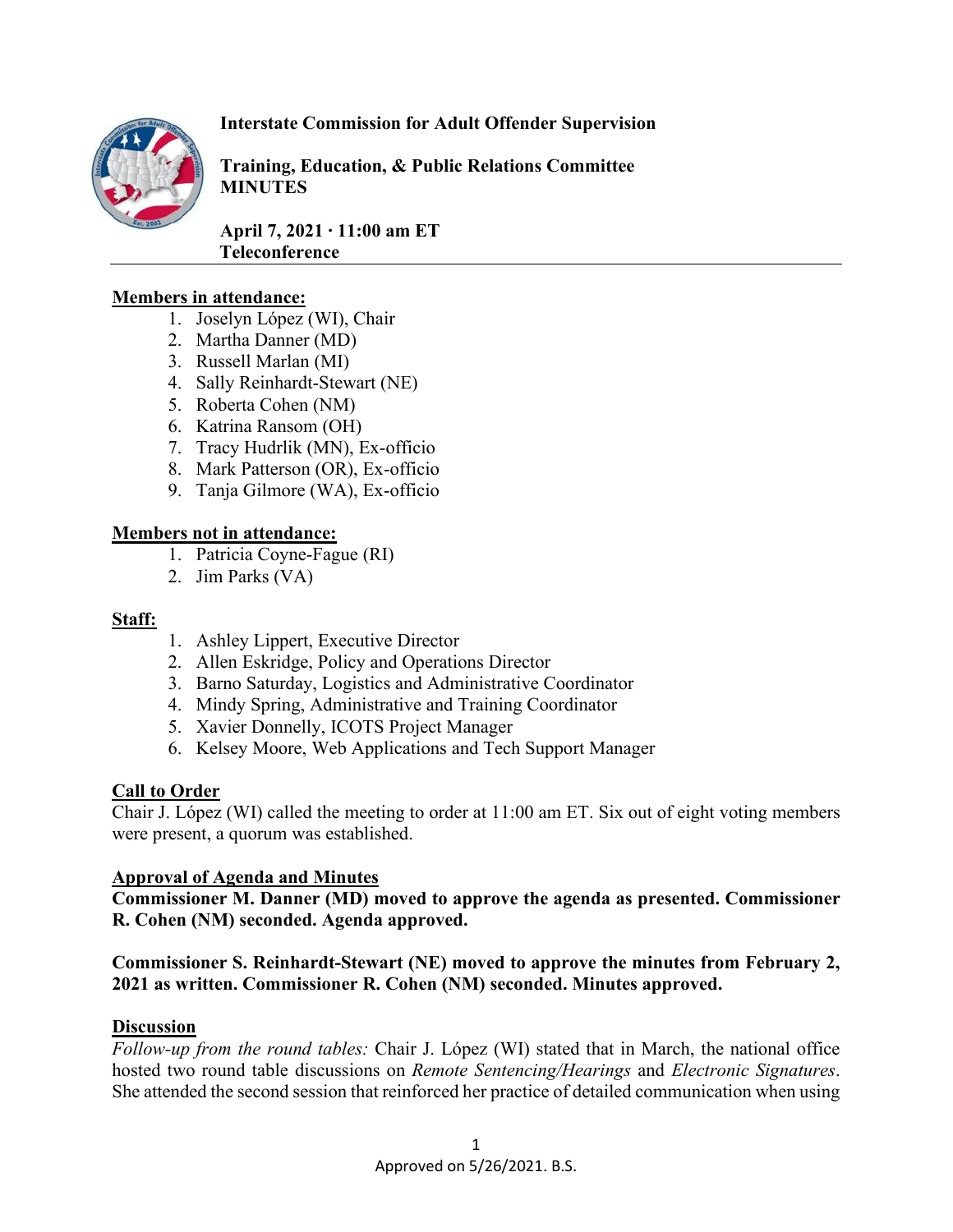electronical signatures. She noted the session was very informative and helpful. She encouraged the committee members not able to attend the round tables to listen to the recordings posted on the Commission's website.

Executive Director A. Lippert added that General Counsel Travis, Special Counsel Masters, NDAA Executive Director Bunn, and COSCA ex-officio member Stocks moderated both sessions. The *Remote Sentencing/Hearings* round table had about 25 people in attendance and generated great discussion with a lot of interaction and engagement. The round table covered known issues and identified new ones. Based on the results of the discussion, the national office asked General Counsel Travis to draft a whitepaper on *Remote Sentencing/Hearings*.

The *Electronic Signatures* round table had a similar format with the same moderators, was well attended, and generated good discussion. She reminded the committee that the use of electronic signatures depended upon sending state practices and laws. As the Commission's had already provided many resources on this matter, it was decided there was no need to issue a whitepaper. Instead, the national office would highlight identified principles in future Compact trainings.

Executive Director A. Lippert noted that the national office might host another series of round tables later this summer.

Chair J. López (WI) suggested *Warrants* as a topic for the next roundtable discussion.

Executive Director A. Lippert stated that the national office planned to identify state needs and provide subsequent trainings. She added that the FY22 compliance audit on Rejection/Acceptance Assessment will start on July 1. The national office recognized the need for follow up training once the audit concludes.

*Commissioner orientation overview:* Executive Director A. Lippert stated that the national office held its first virtual new commissioner orientation last week. The objectives of the meeting were to provide a personal engagement and learning opportunity for newly appointed commissioners.

Four new commissioners attended the orientation in March. Commission chair, Executive Director, and the region chairs led the discussion on multiple topics including the role of the commissioner, state council's tools, and technical projects. The next orientation was scheduled for September 8, 2021. To distribute the leadership involvement in the commission business, vice chair and two region chairs will be leading the discussion at the September orientation.

*APPA Summer Institute Scenario Ideas:* Chair J. López (WI) stated that the Training Committee with the national office support, presented on *Navigating the Interstate Compact through the Pandemic* at the APPA Winter Institute in February 2021. The training was well attended and well received. The presentation had multiple interactive elements and generated a good amount of discussion.

The committee submitted another proposal on *Interstate Compact Success for You and Your State*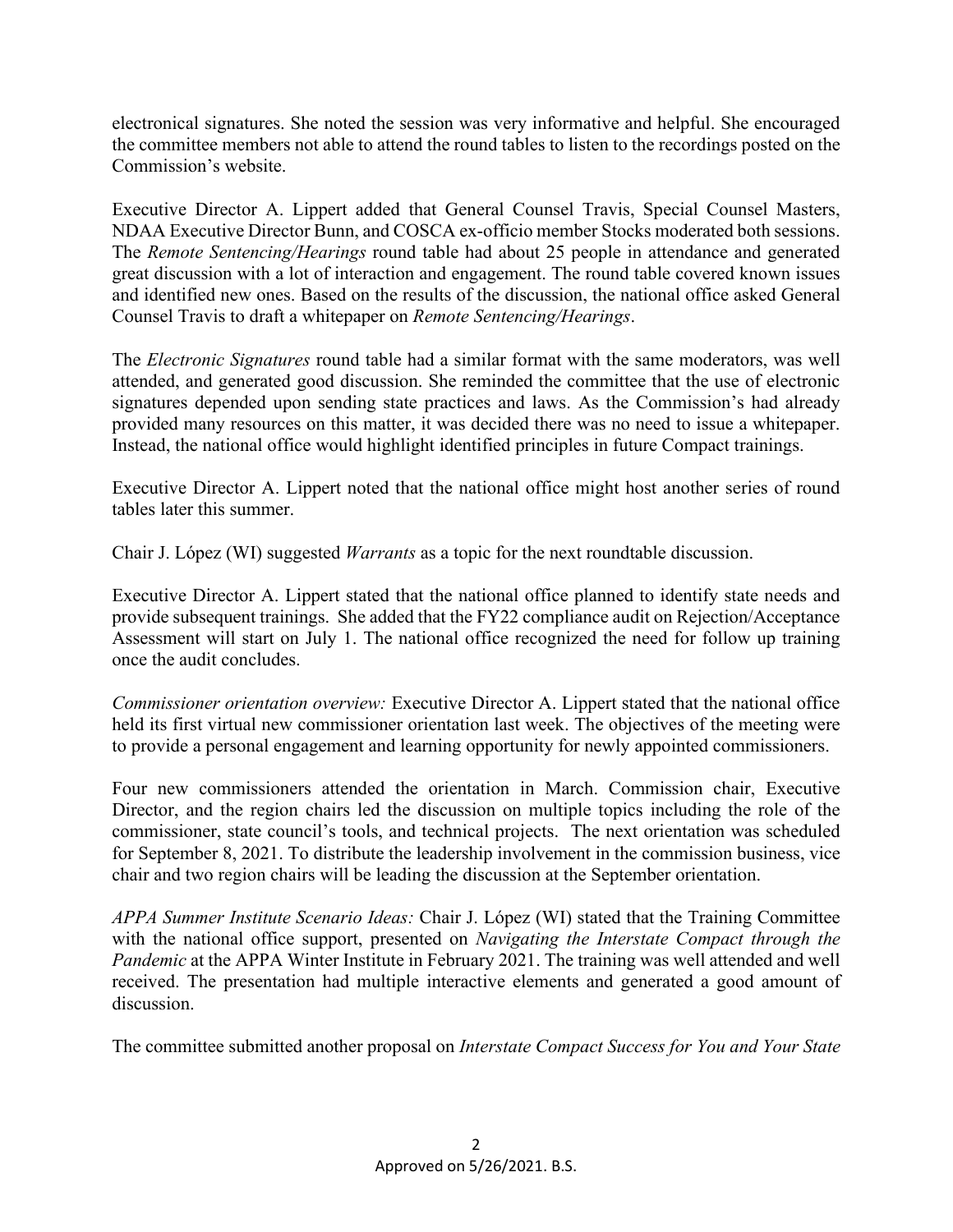to present at the APPA Summer Institute in August 2021. The presentation will focus on understanding general principles and purposes of the Interstate Compact, as well as learning about available tools and effective strategies for improving compliance.

Chair J. López (WI) asked the committee members to submit real case scenarios as well as their thoughts and suggestions for this presentation.

Commissioner M. Danner (MD) will share training information from their department's ongoing training academy.

*Review Practical Implications of the Proposed ICOTS and Rules Proposals:* Chair J. López (WI) stated that the Commission would be voting on rule and ICOTS proposals at the 2021 Annual Business Meeting (ABM). After the vote, the Training Committee would be involved in providing training on these topics. She asked the committee members to think about practical implications of the proposed amendments and how to address those through training.

Training Coordinator M. Spring presented the warrant timeframe rule proposal package to the committee. The Rules Committee proposed the warrant proposal package to establish consistent timeframes in the interest of training stakeholders and public safety. The package includes amendments to six rules  $(2.110, 4.111, 5.101, 5.102, 5.103 \& 5.103-1)$  expanding the timeframe for issuing compact compliant warrants to a standard 15-business day, when an offender fails to arrive or return as instructed or is subject to retaking.

In addition, the Commission would vote on the ICOTS enhancement to create new managed processes for tracking warrants for compact offenders. The Technology Committee recommended three components to the enhancement proposal:

- 1. New Warrant Status for ICOTS records: User entered data related to compact compliant warrants.
- 2. New email notifications managing the Warrant Status information based on triggers (Failure to Arrive, Disc Retaking, Mandatory Retaking, updates to Warrant Status information)
	- o Warrant Status Needed-when no warrant record exists and/or data fields for 'Issuing authority' and 'NCIC verification date' are NULL (The tracking mechanism depended on manual entry as the NCIC and ICOTS systems did not speak with each other.)
	- o Warrant Status Updated-when any data is added to a warrant record
- 3. New managed activity for Discretionary Retaking.

Training Coordinator M. Spring stated that this enhancement would be considered as a separate vote at the 2021 ABM. She noted the challenge with implementing the enhancement due to procedures for obtaining and verifying compact compliant warrants varied state to state, noting that some states do not track warrants at all.

Commissioner S. Reinhardt-Stewart (NE) stated that the enhancement would be a great addition to their work process, even though NE Parole had been tracking warrants on their own.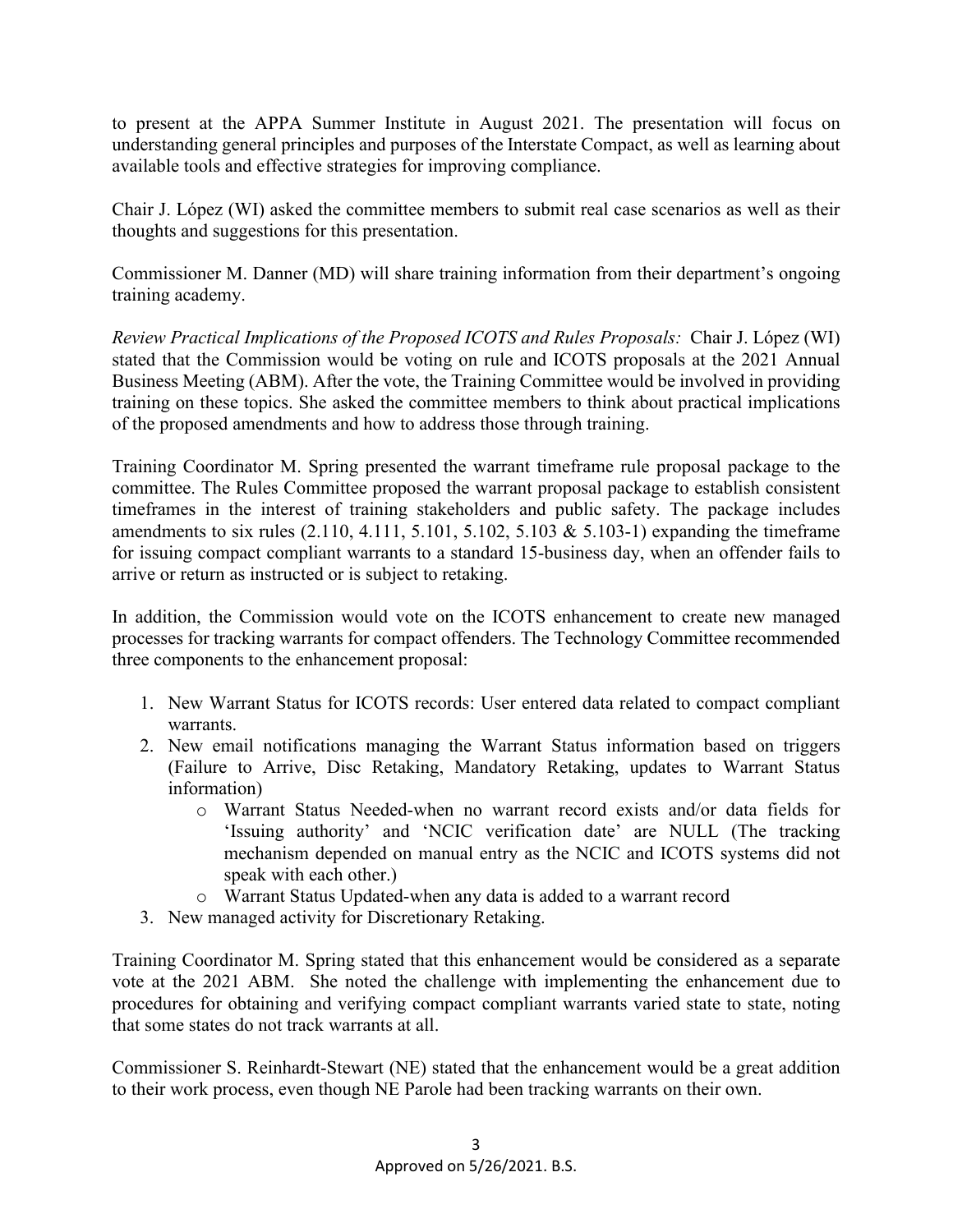The committee reviewed the Midwest Region and the Rules Committee proposals to amend *Rule 1.101 Definition of Resident*. The Midwest Region proposed to change qualification for 'resident' who resided in the receiving state 6 months prior to the request for transfer. The Rules Committee proposed to change qualification for 'resident' who resided in the receiving state 1 year prior to sentencing or supervision start date.

Training Coordinator M. Spring noted either proposal would be a big improvement to the current rule, which was confusing to understand and difficult to train on. The proposed definitions would not have ICOTS implications; however, the Training Committee would need to adjust training on this rule.

The committee reviewed a proposal to amend *Rule 5.108 Probable Cause Hearing in the Receiving State* proposed by the Midwest Region. The proposal clarified that probable cause must be established prior to retaking on a violation that was revokable in the receiving state.

The last proposal was the Bylaws change to add NDAA as ex-officio member.

Executive Director A. Lippert noted that the Commission would vote on this proposal to amend the Bylaws by inviting the National District Attorneys Association (NDAA) to become an exofficio member. The Association of Prosecuting Association (APA) is a current ex-officio member with a smaller membership of mostly large metropolitan areas. NDAA is made up of a much larger membership base, encompassing both large and small jurisdictions. In the last year, the Commission collaborated with both organizations on multiple trainings as well as round tables.

Executive Director A. Lippert noted that it was beneficial to maintaining the relationship with both organizations.

Chair J. López (WI) encouraged the committee members to meet with their state council members and post comments to the rule proposals and ICOTS enhancement on the Commission's website.

DCA T Hudrlik (MN) stated that Minnesota meets with their State Council to get different perspectives from judges, attorneys, members of legislature, etc. Their next meeting was scheduled in the next couple of weeks.

Chair J. López (WI) stated that Wisconsin had a similar process where they meet with specialists and compact office staff to get everyone's perspective on the rule proposals.

Commissioner R. Cohen (NM) stated that the West Region would be discussing the proposals and next week.

Commissioner S. Reinhardt-Stewart (NE) stated that Nebraska would be discussing the proposals with its State Council at the end of May.

*ICOTS Changes:* Training Coordinator M. Spring stated that the national office met with Appriss to discuss the FY21 ICOTS enhancements. Appriss will complete the enhancements by the end of April.